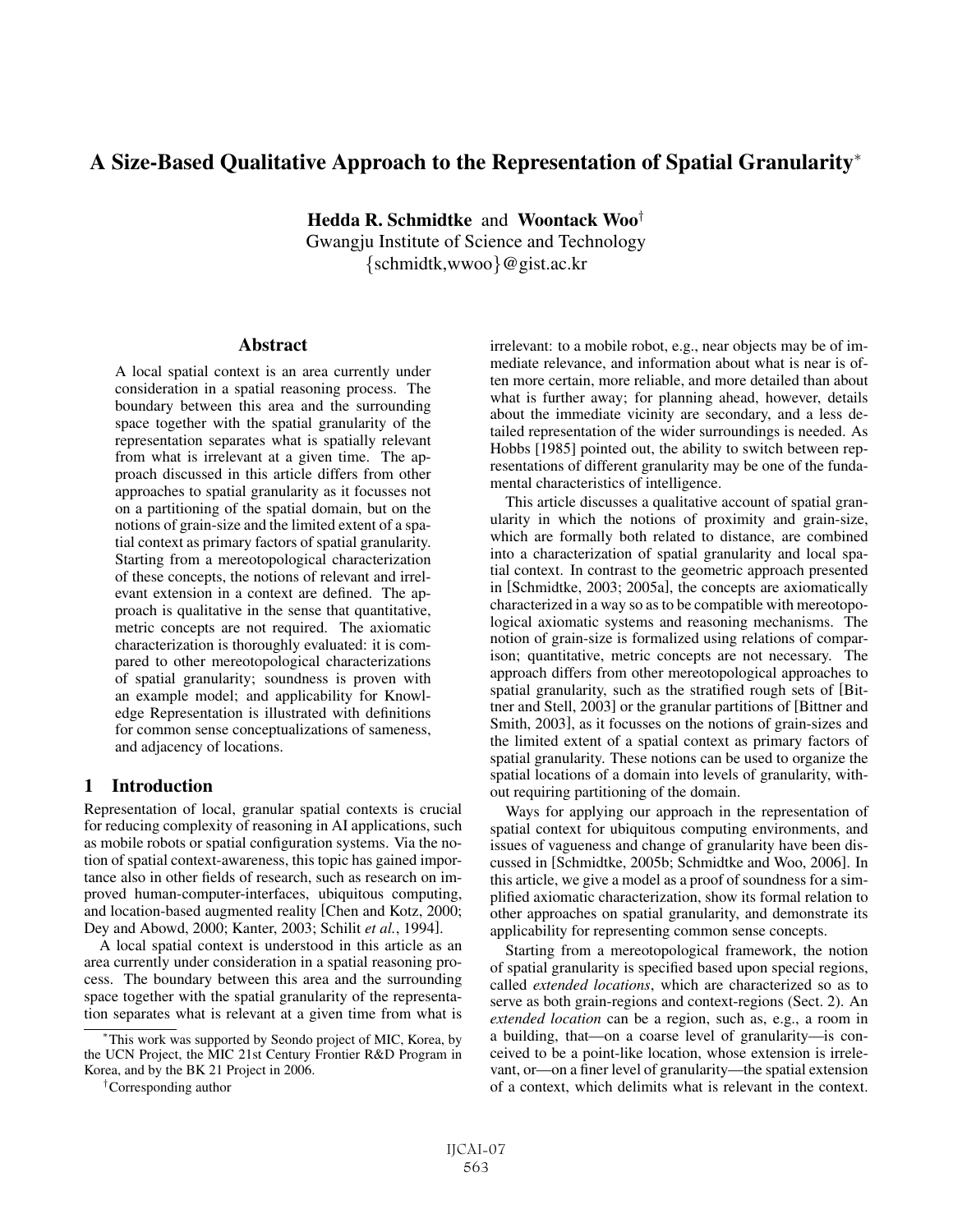The approach is thoroughly evaluated in Sect. 3 with respect to related works, soundness, and expressive power. An example for modeling of a domain in two scenarios is sketched. Applicability for common sense Knowledge Representation is demonstrated with formal specifications of otherwise difficult notions involving a concept of granularity-dependent relevance of extension, namely: *point-like* locations, as regions with an irrelevant extension, *adjacency* of locations as overlap in an area of irrelevant extension, and *spatial indistinguishability* of locations as sameness up to irrelevant parts.

# 2 Characterization of Spatial Granularity

In this section, the mereotopological framework for a qualitative, size-based axiomatization of spatial granularity is presented. After the rudimentary relations of *connection* and *part* are specified, *extended locations* can be characterized as linearly ordered by an ordering relation *smaller* (Sect. 2.1). This latter relation is the central tool for the formalization of size-based granularity in Sect. 2.2.

In contrast to the axiomatic characterization presented in [Schmidtke and Woo, 2006], we do not distinguish in this article between arbitrary regions and extended locations, i.e. regions which can be grains and context regions. This choice simplifies the discussion in Sect. 3, but would severely restrict the possibilities for representing the location of objects. As Sect. 3.3 illustrates, extended locations can justifiably be termed point-like locations. For an application in which both point-like, coarse locations, and detailed shape information about objects is to be represented, extended locations could be modeled in a sorted logic as a subtype of regions.

#### 2.1 Extended Locations

A mereotopological basis was chosen for the characterization of extended locations. Extended locations fulfill basic requirements for regions [Casati and Varzi, 1999; Asher and Vieu, 1995; Randell *et al.*, 1992]: connection C is a reflexive (A1) and symmetric relation (A2); the relation  $\subseteq$  (*part of*) can be defined in terms of  $C$  (D1):  $x$  is part of  $y$ , iff every region that is connected to x is also connected to  $y$ <sup>1</sup>.

$$
\forall x : C(x, x) \tag{A1}
$$
\n
$$
C(x, x) = C(x, x) \tag{A2}
$$

$$
\forall x, y : C(x, y) \to C(y, x)
$$
 (A2)

$$
x \sqsubseteq y \stackrel{\text{def}}{\leftrightarrow} \forall z : C(x, z) \to C(y, z) \tag{D1}
$$

It can be shown that  $\subseteq$  is a reflexive, antisymmetric relation. For a thorough treatment of mereotopological ontological questions, however, a more elaborate framework would be needed [Casati and Varzi, 1999; Asher and Vieu, 1995; Randell *et al.*, 1992].

In contrast to general regions, extended locations have a unique size, i.e. can be ordered uniquely according to their size. More precisely, the notion of size, and thus size-based granularity, can be derived from a linear ordering ≤ (*smaller or of equal size*) on extended locations. The relation  $\leq$  is a reflexive (A3), transitive (A4), and linear (A5) relation, and all parts of a location are smaller or of the same size as the location (A6).

$$
\forall x: x \le x \tag{A3}
$$

$$
\forall x, y, z: x \le y \land y \le z \to x \le z \tag{A4}
$$

$$
\forall x, y: x \le y \lor y \le x \tag{A5}
$$

$$
\forall x, y: x \sqsubseteq y \land \rightarrow x \le y \tag{A6}
$$

The relation  $\leq$  can be used to define an equivalence relation of congruence of size  $\equiv$  (*same size*) and an asymmetric subrelation < (*smaller*).

$$
x \equiv y \stackrel{\text{def}}{\Leftrightarrow} x \le y \land y \le x \tag{D2}
$$

$$
x < y \stackrel{\text{def}}{\Leftrightarrow} x \le y \land \neg y \le x \tag{D3}
$$

The equivalence classes with respect to  $\equiv$  correspond to the possible sizes in a domain. However, this notion of size does not necessarily correspond to a notion of distance supporting the axioms of a metric. Further restrictions would be necessary to ensure this. Stronger geometric characterizations of a region-based notion of size are given in [Dugat *et al.*, 2002; Borgo *et al.*, 1996], in which a relation similar to  $\leq$  is the basis for characterizing spheres; a weak geometric characterization of region-based size for which the triangle inequality of a metric is not a consequence has been presented in [Schmidtke, 2003; 2005a]. An advantage of a less restrictive formalization is that it is gives more representational freedom for modelling a domain and choosing an appropriate granulation. The notion of size characterized with the relation  $\leq$  does not need to correspond to a purely spatial notion of size as derived from, e.g., the Euclidean metric, but could, for instance, also include functional aspects: a small kink in the blade of a knife could thus be modeled as being more important than in its handle.<sup>2</sup> This notion of size and relevance is compatible with the above axiomatization, but would not be supported by the more restrictive geometric characterizations [Dugat *et al.*, 2002; Schmidtke, 2003].

# 2.2 Grain Regions and Context Regions

Granularity, as characterized by [Hobbs, 1985] is a means to retrieve simplified, filtered representations of a domain from more complex, richer representations. Spatial and temporal granularity are closely related to the concept of grain-size in a local spatial or temporal context [Schmidtke, 2005b]. Parts of an object that are smaller than the grain-size can be disregarded as unimportant details; objects beyond the range of the area of the local context are not in the focus of current considerations; and objects which extend beyond this range likewise need not be represented as a whole, representing local parts would be sufficient for many purposes in this case. If objects beyond this range or objects smaller than the grain-size need to be accessed, a change of context has to be initiated: as we *zoom out* a larger area is covered, but small details are lost, *zooming into* a scene, smaller details are focussed, and objects further away become irrelevant. This photo metaphor

<sup>&</sup>lt;sup>1</sup>In order to abbreviate formulae, the scope of quantifiers is to be read as maximal, i.e. until the end of a formula, or until the first unmatched closing bracket after a quantifier. Additionally, the following precedence is used:  $\neg, \wedge, \vee, \rightarrow, \leftrightarrow, \stackrel{\text{def}}{\Leftrightarrow}$ .

 $2$ This example has been suggested to us by a reviewer.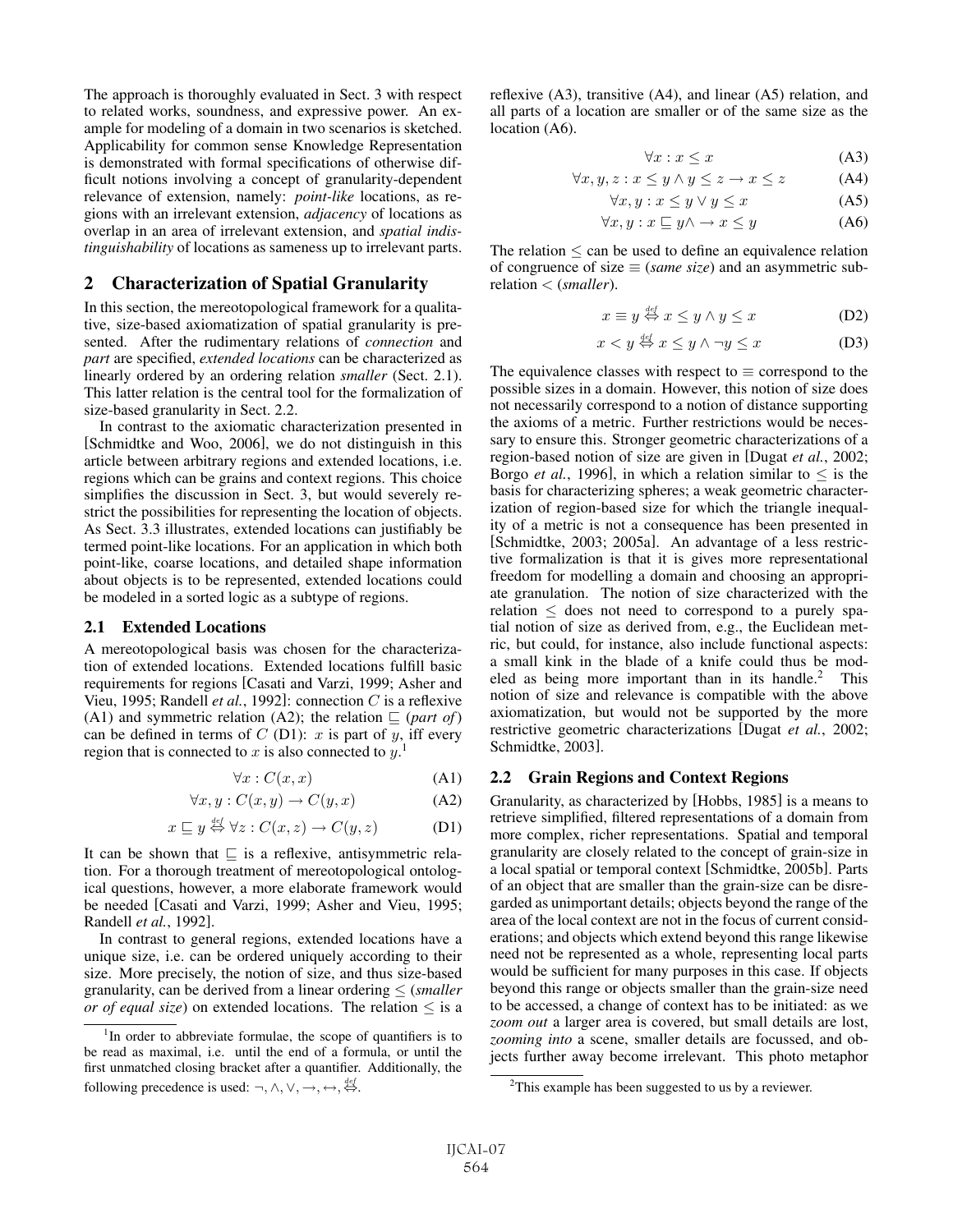of spatial granularity has been discussed by [Galton, 2000, §1.6]; the results of [Kosslyn, 1980] can be understood as supporting evidence for granularity phenomena in spatial imagery.

The notion of an extended location being a *grain location relative to a context location* is axiomatically characterized using a relation  $\vert \lambda \rangle$ , with  $x \vert \lambda \rangle$  y denoting that x is a *grain* location of the context location y. Zooming out then is an *location* of the *context location* y. *Zooming out* then is an operation of changing from a context location  $c_1$  to a larger location  $c_2$  containing  $c_1$ , with the grains of  $c_2$  also being larger than the grains of  $c_1$ . Axiom A7 formally characterizes this property: grains are ordered in the same way as their respective context locations and vice versa.

For a given domain, it might be useful to have atomic locations that do not have any parts and thus no grain locations either. We accordingly define as *proper context locations* those extended locations which have grain locations (D4); and demand that such locations are covered by grains without any gaps (A8): any location that is connected to a proper context location  $c$  is connected to some grain of  $c$ . It is worth noting that this axiom is the only ontological axiom in a narrow sense, as it actually guarantees existence of locations under certain conditions. The last axiom (A9) states that the grains of a context are proper parts of the context.

$$
\forall c_1, c_2, g_1, g_2 : g_1 \upharpoonright c_1 \land g_2 \upharpoonright c_2 \to
$$
  
\n
$$
[c_1 < c_2 \leftrightarrow g_1 < g_2]
$$
\n(A7)

$$
CL(x) \stackrel{\text{def}}{\Leftrightarrow} \exists g : g \upharpoonright x \tag{D4}
$$

$$
\forall c, x : C(x, c) \land CL(c) \rightarrow \exists g : g \uplus c \land C(x, g)
$$
 (A8)

$$
\forall c, g: g \mid c \to g \sqsubseteq c \land g \neq c \tag{A9}
$$

$$
\forall c, x, y : x \mid c \land y \mid c \to x \equiv y \tag{1}
$$

$$
\forall c, x, y : x \bowtie c \land y \bowtie c \to x \equiv y \tag{1}
$$
\n
$$
\forall g, x, y : g \bowtie x \land g \bowtie y \to x \equiv y \tag{2}
$$
\nalmost that origin locations are ordered with no.

 $\forall g, x, y : g \land x \land g \land y \rightarrow x \equiv y$  (2)<br>Since (A7) demands that grain locations are ordered with respect to  $\leq$  in the same way as their respective context locations, we obtain from (A7) with  $c_1 = c_2$  that all grains of a context location have equal extension (1). For  $g_1 = g_2$ in (A7), it follows accordingly that all context locations of a grain have equal extension (2). The range of sizes corresponding to the sizes equal to or smaller than a given proper context location and equal to or larger than its grains thus can function as a level of spatial granularity in accordance with the axiomatization of levels of granularity given in [Schmidtke, 2005b]. In particular, it is possible to characterize a corresponding ordering on levels of spatial granularity with relations  $\prec$  and  $\approx$ :  $c_1$  is of *finer granularity* than  $c_2$ , iff there is a grain of  $c_2$  that is larger than  $c_1$  (D5);  $c_1$  is of *compatible granularity* with  $c_2$ , iff  $c_1$  is not smaller than any grain of  $c_2$  and  $c_2$  is not smaller than any grain of  $c_1$  (D6).

$$
c_1 \prec c_2 \stackrel{\text{def}}{\Leftrightarrow} \exists g : g \; | \; c_2 \wedge c_1 < g \tag{D5}
$$

$$
c_1 \approx c_2 \stackrel{\text{def}}{\leftrightarrow} \forall g_1, g_2 : g_1 \mid c_1 \wedge g_2 \mid c_2
$$
 (D6)

$$
\rightarrow g_1 \leq c_2 \land g_2 \leq c_1
$$

 $\rightarrow g_1 \leq c_2 \land g_2 \leq c_1$ <br>It can be shown that, if restricted to the class of *CL*-locations (D4),  $\prec$  is a semiorder with  $\approx$  as a relation of indistinguishability. The proof follows along the lines of those given in [Schmidtke, 2005b; Schmidtke and Woo, 2006]. Semiorders and non-transitive indistinguishability play an important role in the mathematical modeling of vagueness in perceptual classification [Suppes and Zinnes, 1963], e.g., of lengths or colors in psychophysical experiments [Palmer, 1999, p. 671]: if direct comparison is not possible, subjects may judge two lengths  $A$  and  $B$  to be the same, and the length  $B$  to be the same as  $C$ , without necessarily judging  $A$  and  $C$  to be the same lengths. A composition table for reasoning about semiorders has been given in [Schmidtke and Woo, 2006]. The mechanisms for managing contextual change of granularity as described in [Schmidtke, 2005b] for the case of temporal granularity can be applied accordingly.

### 3 Evaluation

In this section, the approach is evaluated with respect to related works, soundness, and expressive power. A formal comparison between the chosen size-based approach and the partitioning approach of [Bittner and Smith, 2003] is presented in Sect. 3.1. Soundness of the axiomatic characterization is proven with an example model of an office scenario (Sect. 3.2), which also serves to illustrate application of the concepts in standard scenarios in the fields of robotics and ubiquitous computing. The gained expressive power is illustrated in Sect. 3.3 with granularity-dependent specifications for otherwise difficult common sense notions involving the concept of irrelevant extension in a context.

# 3.1 Comparison to Partitioning Approaches to Granularity

The above axioms are neutral with respect to the question whether space is partitioned by the extended location regions. Axiom A8 demands that space is completely covered by extended locations on every given level of granularity, but allows for locations to overlap. Axiom A7 does not restrict this either. However, it may be desirable for some applications to impose stronger restrictions, in order to increase inferential power. A partitioning of context regions, i.e. that each context-region is completely partitioned by its grains, can be enforced with (P): a grain does not overlap another grain of the same context region.

$$
\forall c, x, y: x \; \forall \; c \land y \; \forall \; c \land x \neq y
$$

$$
\rightarrow \neg \exists z: z \; \sqsubseteq x \land z \sqsubseteq y
$$
 (P)

This formalization only restricts grains of the same contextregion, but not, e.g., grains of different sizes, which are still allowed to also partially overlap. A stronger restriction is stated in the axiom MA4 in the theory of granular partitions [Bittner and Smith, 2003, p. 119]: "If two cells within a partition overlap, then one is a subcell of the other." This requirement can be formulated in the given theory by demanding that two locations can only overlap if one is contained in the other (C).

$$
\forall x_1, x_2, z : z \sqsubseteq x_1 \land z \sqsubseteq x_2 \rightarrow x_2 \sqsubseteq x_1 \lor x_1 \sqsubseteq x_2 \quad (C)
$$

A consequence of (C) with (1) is that every context-region is partitioned by its grains (P). Actually, (C) is stronger than (P): (P) concerns only locations of the same size, whereas (C)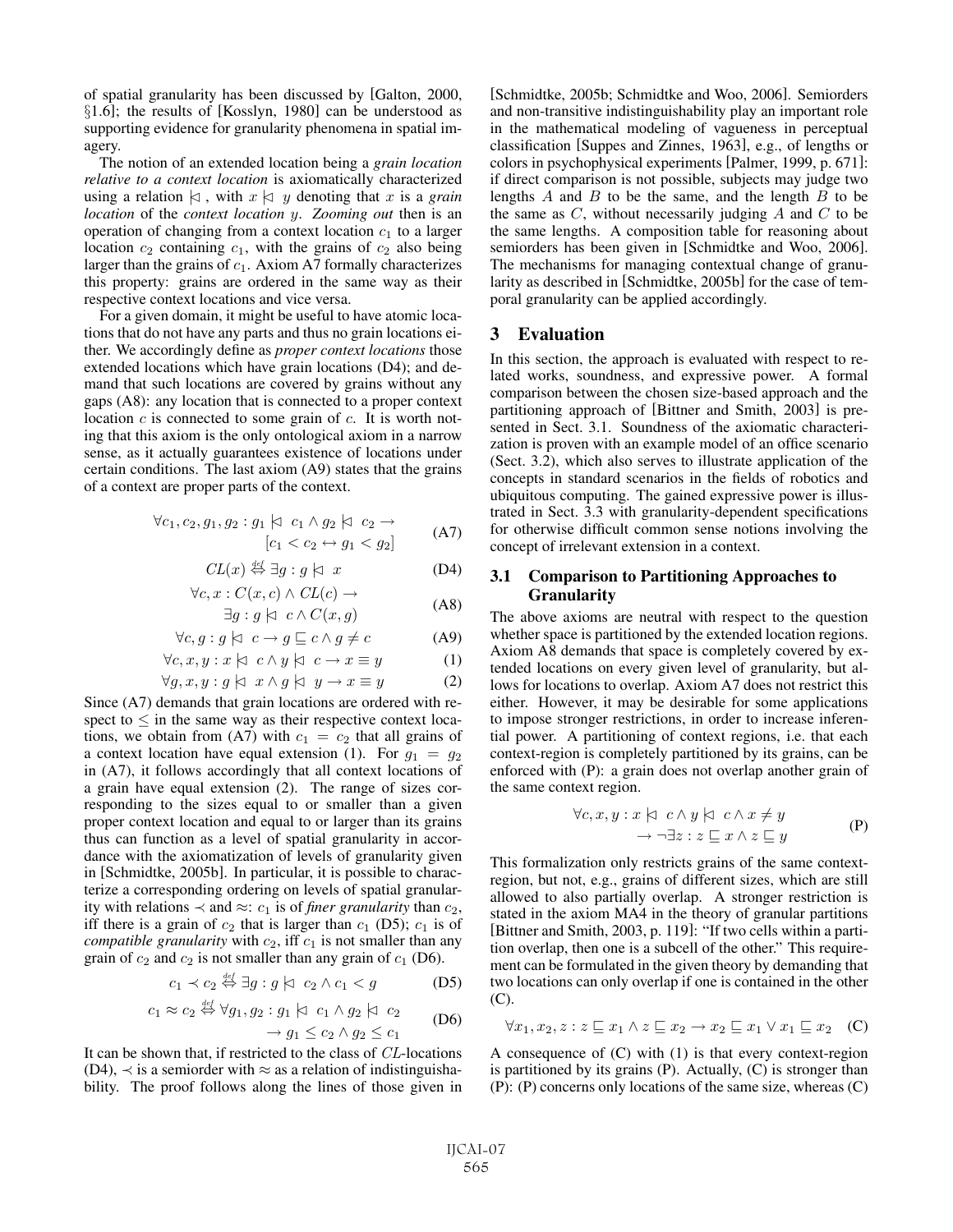

Figure 1: Situation (a), showing two overlapping grains of a context, is permitted by neither (P) nor (C). Situation (b), depicting locations of different sizes overlapping each other, can occur with  $(P)$  but not with  $(C)$ .



Figure 2: The simple layout of an office domain as an example of a model for the axiomatic system.

additionally demands that the locations of one size group into the locations of a larger size, i.e., that locations of different sizes are not permitted to overlap, as illustrated in Fig. 1b. This restriction is too strong for the intended modeling in Sect. 3.3. The more general approach suggested here allows for different partitions to be modeled as belonging to the same granularity if they agree with respect to  $\subseteq$  and  $\lt$ .

#### 3.2 An Example Model

In order to show soundness of the characterization and as an example for illustration of the concepts to be defined in Sect. 3.3, a simple model for the axiomatic system is provided in terms of point sets in the coordinate space  $\mathbb{R}^2$ : the space is given by the quadratic area A covering a simple layout of offices (Fig. 2); it is interpreted by the point set  $A_I = [0, 1]^2$ . Connection  $C$  is interpreted by non-empty intersection, and  $\subseteq$ , by the subset relation ( $\subseteq$ ). The set  $L_I$  interpreting the domain of extended locations consist of  $A<sub>I</sub>$ , the set of areas  $R = \{H_I, O_{1_I}, O_{2_I}, O_{3_I}, O_{4_I}, O_{5_I}, O_{6_I}\}$  containing the point sets corresponding to the seven regions of the hallway H and of the rooms  $O_1-O_6$  (including the walls separating them and any door spaces, see Sect. 3.3), and the set of circular discs (with respect to a presupposed distance function  $\delta$  and a certain fixed maximal radius  $r_{\text{max}}$ , smaller than half the width of a room) around points lying in  $A_I$ .

$$
L_I = \{A_I\} \cup R \cup
$$
  

$$
\{D(P,r) \mid P \in A_I \land r \in \mathbb{R} \land 0 < r \le r_{\text{max}}\}
$$

where  $D(P, r)$  is the disc of radius  $r \in \mathbb{R}$  around the point  $P \in A_I$ :<sup>3</sup>  $D(P,r) = \{Q \in A_I \mid \delta(P,Q) \leq_R r\}$ . The re-<br>lation  $\leq$  is interpreted by the transitive closure of the relation lation  $\leq$  is interpreted by the transitive closure of the relation

≤<sup>∗</sup> containing the relation  $\sqsubseteq$  (interpreted by  $\subseteq$ ) as demanded by (A6), the elements of  $R$  as being of the same granularity according to above assumption, and the ordering on the discs in  $L_I$  derived from the ordering  $\leq_R$  on the radii of discs.

$$
\le^* = \{ (M_1, M_2) \mid M_1, M_2 \in L_I, M_1 \subseteq M_2 \} \cup R^2
$$
  
 
$$
\cup \{ (D(P_1, r_1), D(P_2, r_2)) \mid r_1 \leq_{\mathbb{R}} r_2 \}
$$

With  $\subseteq$  and  $\leq_{\mathbb{R}}$  being ordering relations that do not conflict with each other,  $(A3)$ – $(A5)$  follow accordingly.

For the axioms in Sect. 2.2, an interpretation for  $\vert z \vert$  is needed: the grains of  $A$  are the rooms and the hallway; the grains of a disc of radius  $r$  can be set to always have the size grains of a disc of radius r can be set to always have the size  $\frac{r}{c}$ , for a certain fixed factor  $c > 1$ ;<sup>4</sup> and the grains of rooms are discs of a certain fixed radius  $r_c$ , with  $\frac{r_{\text{max}}}{c} < r_c \le r_{\text{max}}$ are discs of a certain fixed radius  $r_g$ , with  $\frac{r_{\text{max}}}{c} < r_g \le r_{\text{max}}$ .

$$
\begin{aligned} \n\forall \ I = \{ (M, A_I) \mid M \in R \} \cup \\ \n\{ (D(P, r_1), D(Q, r_2)) \mid D(P, r_1), D(Q, r_2) \in L_I \\ \n\land D(P, r_1) \subseteq D(Q, r_2) \land r_1 = r_2/c \} \cup \\ \n\{ (D(P, r_g), M) \mid M \in R \land D(P, r_g) \subseteq M \} \n\end{aligned}
$$

Axiom A8 holds since  $R$  was defined so as to cover  $A_I$ , and there is a disc  $D(P, r)$  for every size  $0 < r \leq r_{\text{max}}$  around every point of  $A<sub>I</sub>$ . All grains are subsets of their respective context regions and elements of  $L_I$ , and no context is its own grain (A9). Axiom A7 can also be shown: the regions in  $R$ are contained in  $A_I$ ; for every disc, there is a disc of the same size contained in a region of R since  $r_{\text{max}}$  was required to be smaller than half of the width of a room; and for the ordering on discs, we obtain that  $\frac{r_1}{c} < \frac{r_2}{c}$ , iff  $r_1 < r_2$ .<br>A similar structure, with a restricted minimum size for the

discs, could be the result of representing a certain office environment for an application in robotics or ubiquitous computing. In a scenario of a service robot moving through an office environment, the level of granularity of the offices could be used, e.g., for possible addresses in commands to the robot, whereas the level of granularity corresponding to discs having the diameter of the robot can serve as the level of exact point-like locations of the robot. For planning local motion, e.g., a robot may employ numeric relative coordinates, whose accuracy varies with the speed of motion. Discs of larger sizes can be used to represent such *vague coordinates*. As errors add up, a computationally more expensive logic-based reasoning process for relocalization can be triggered. The formalism thus allows for reasoning about qualitative long range navigation as well as quantitative short range navigation in a unifying manner. A similar interpretation can be given for a ubiquitous computing scenario, as location sensing technologies differ with regard to accuracy and type of sensed location [Hightower and Borriello, 2001].

# 3.3 Definition of Granularity-Dependent Concepts

Granularity-dependent and context-dependent concepts such as spatial indistinguishability and adjacency of locations can be described with reference to an underlying partitioning of

<sup>&</sup>lt;sup>3</sup>More precisely,  $D(P, r)$  is the intersection of  $A_I$  with the disc around P.

<sup>&</sup>lt;sup>4</sup>This simple characterization suffices for the purpose of constructing an example model and illustrating the concepts. For actual applications, however, limitations of accuracy have to be considered.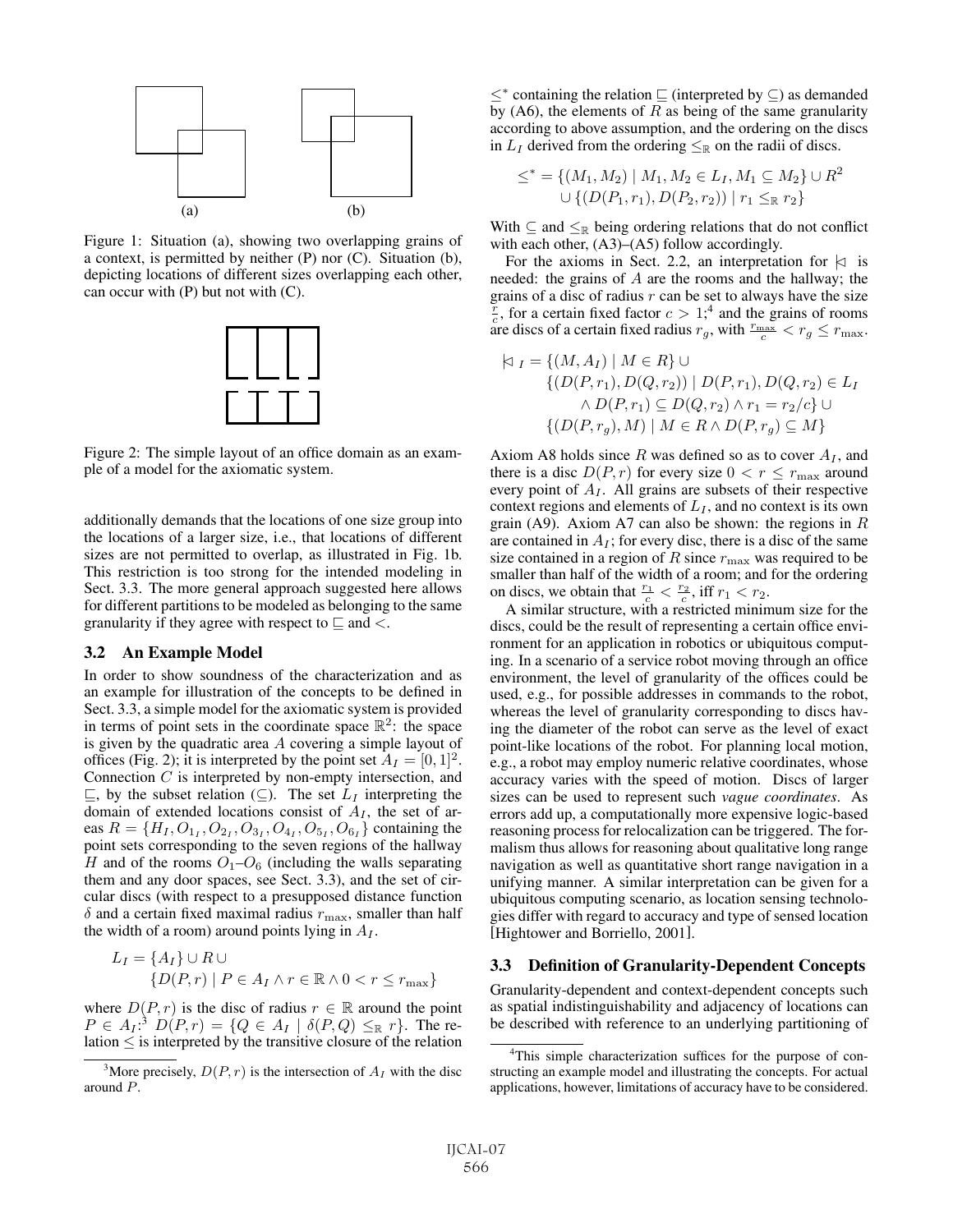

Figure 3: Adjacency and relevant overlap in the office scenario of Fig. 2: the hallway and the office share a relevant (and viable) sublocation, adjacent offices share sublocations of irrelevant size.

the plane. So it remains to show, how these notions can be expressed in the size-based approach and in which way the two approaches differ as regards expressiveness. The key concept to achieve this is the distinction between relevant and irrelevant locations contained in a context-region: a location  $x$ is a *relevant sublocation* of a context region  $x_c$  if it is completely contained in the context-region and has at least grainsize (D7).

$$
x \triangleleft x_c \stackrel{\text{def}}{\leftrightarrow} x \sqsubseteq x_c \land \forall x_g : x_g \mid \exists x_c \rightarrow x_g \leq x \qquad (D7)
$$

This notion can be used to distinguish between different types of overlap between two size-congruent locations: if two locations are distinguishable only by sublocations of irrelevant size, they can be called *spatially indistinguishable* ○ (D8); two locations *relevantly overlap*  $\sigma$  (D9), iff they share a common relevant sublocation, but are not indistinguishable; and locations having only common sublocations of irrelevant extension are called *granularly adjacent* ⊃|⊂ (D10).

$$
x_1 \bigcirc x_2 \stackrel{\text{def}}{\Leftrightarrow} x_1 \equiv x_2 \land \forall x : (x \triangleleft x_1 \lor x \triangleleft x_2) \rightarrow C(x, x_2) \land C(x, x_1)
$$
 (D8)

$$
x_1 \n\mathbb{Z} \n\mathcal{Z} \stackrel{\text{def}}{\Leftrightarrow} x_1 \equiv x_2 \land \neg x_1 \cap x_2 \land \exists x : x \lhd x_1 \land x \lhd x_2
$$
 (D9)

$$
x_1 \pm x_2 \stackrel{\text{def}}{\Leftrightarrow} x_1 \equiv x_2 \land \neg x_1 \Box x_2 \land \neg x_1 \Box x_2 \land
$$
  

$$
\exists x : x \sqsubseteq x_1 \land x \sqsubseteq x_2
$$
 (D10)

These relations can be used to model granularity-dependent adjacency and vague identity of locations as well as modes of movement of objects. In Fig. 3, the extended locations corresponding to offices are determined by the region an office occupies including the walls and any door spaces. If the parameter  $r_q$  in the model is chosen so that the grains of the context regions of offices are larger than the width of the walls but smaller than the door spaces, e.g. as corresponding to the size of possible positions of a service robot, then we obtain that an office is classified

- as adjacent to the offices with which it shares a wall,
- as relevantly overlapping the hallway.

The example illustrates that space can be structured with the proposed characterization of granularity in a similar way as with a partitioning, but without imposing unnecessary restrictions, thus opening additional options for representation:

- To which office a certain wall belongs does not have to be decided. The walls can be modeled as boundaries with irrelevant extension.
- The relation of relevant overlap can be used to model accessibility, and to describe the viable paths.
- The discrete representation of space on the level of granularity of the offices can be combined with a dense or continuous conceptualization of space on finer levels.

The example also shows how a modeling using extended locations can offer benefits over a modeling based on points. For the possible positions of a robot moving through the domain, only the unoccupied locations of sufficient size are possible locations: the robot could be localized by a location of at least the size of its extent, a coarser location would be the room it is currently in. From the perspective of a perceiving mobile robot, its location on the finest level is determined only relative to a larger surrounding context region. Its absolute position in the domain can be inferred by combining this local relative position with knowledge about its position on a coarser granularity. Self-localization thus is meaningful only as localization relative to a larger context.<sup>5</sup>

Given different levels of *temporal granularity*, the movement of a robot on a trajectory can be discretized into a sequence of extended locations  $\langle x_1, x_2, \ldots, x_n \rangle$  representing the robot's position at different times:

- on a very fine level of temporal granularity, no relevant motion is perceivable: consecutive positions  $x_i$  and  $x_{i+1}$ are indistinguishable:  $x_i \n\mathcal{Q} x_{i+1}$ ,
- on an intermediate level of temporal granularity, consecutive positions can additionally be adjacent or relevantly overlapping, depending on the velocity of the robot.
- for a coarse level of temporal granularity, consecutive positions have to be of a coarser spatial granularity, in order to be related.

The example of motion shows another advantage for the representation with extended locations over the representation by points. The different cases listed above cannot be distinguished in a point-based representation: two points on a trajectory can only be identical or disjoint. A region-based representation without granularity adds additional relations, such as overlap and external connection [Galton, 2000, §6.3]. Spatial granularity, as characterized here, encoding strata of basic sizes, adds further concepts of approximate location. The relation  $\bigcirc$ , like  $\approx$ , is symmetric and reflexive, but transitive only if space is partitioned by the extended locations.

## 4 Outlook and Conclusions

In this article, an approach to spatial granularity was discussed in which granularity is represented as based on the sizes of certain regions, called extended locations. The mereotopological basis for the axiomatic characterization allows for combination and comparison with related approaches. The axiomatized theory could be shown to be a

<sup>&</sup>lt;sup>5</sup>Closely related to this conclusion is the question whether the statement "I am now here" should be a tautology in a logic for spatial and temporal context, cf. [Forbes, 1989].